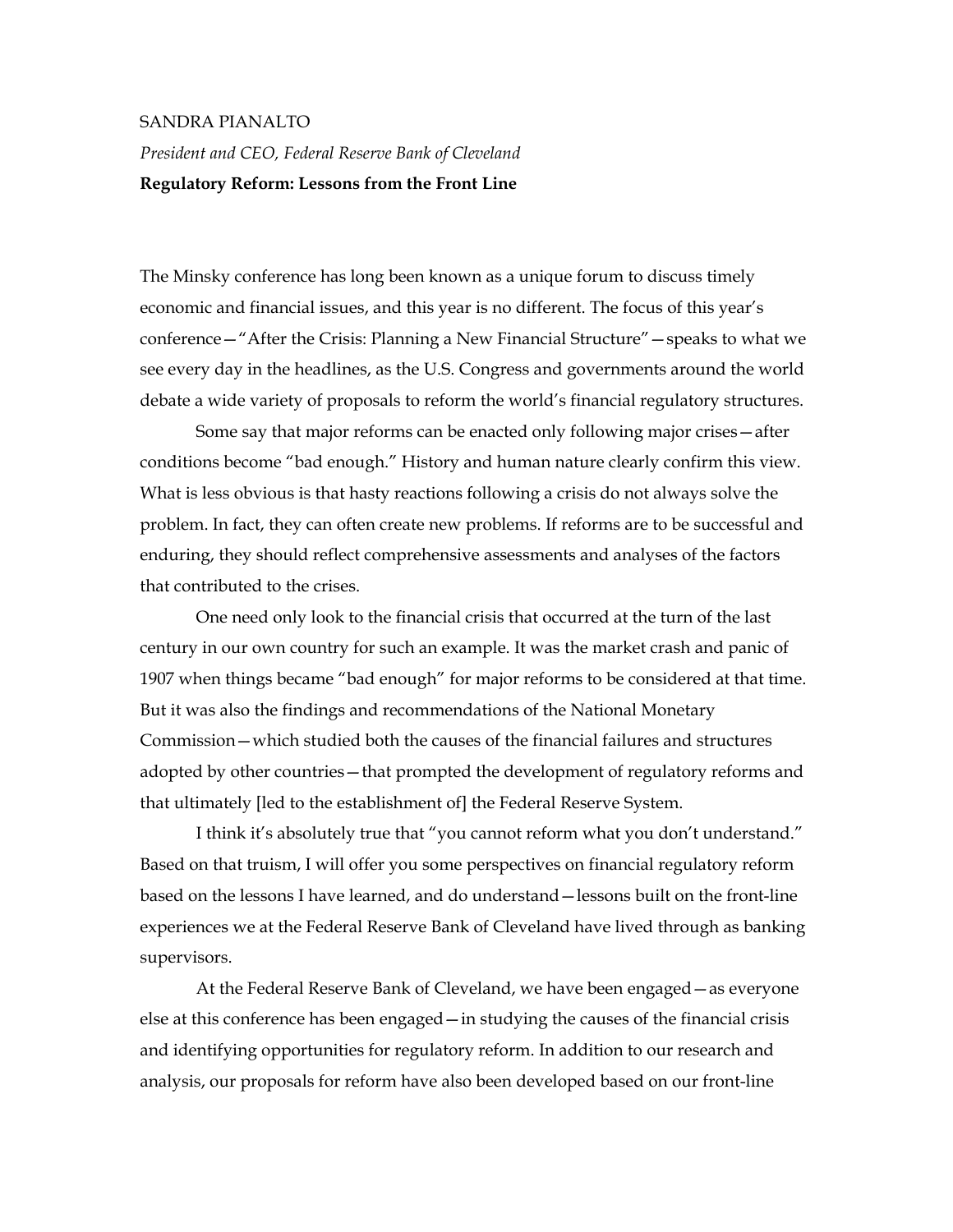supervisory experience with the financial crisis. Through the thick of the crisis in 2008 and early 2009, our direct involvement in the supervision of banking organizations in the Fourth Federal Reserve District, and our knowledge of supervisory activities throughout the country, exposed gaps in the supervision of the financial sector that contributed to the crisis. Since then, we have been able to step back and examine the conditions that existed during those dark days and evaluate the circumstances behind them.

In my remarks today, I will first call attention to an important but sometimes overlooked aspect of regulatory reform: consolidated supervision. Second, I will describe the criteria we should use to define systemically important institutions and discuss a framework for ensuring that financial firms are effectively supervised based on the risk they pose to the financial system. Finally, I will explain why it is vitally important for the Federal Reserve to remain significantly involved in the supervision of banking firms of all sizes. Of course, these comments are my own and do not necessarily reflect the views of my colleagues in the Federal Reserve System.

## **The Importance of Consolidated Supervision**

In the years leading up to the crisis, financial supervisors had been looking first and foremost at the risk profiles of the individual institutions that they had been responsible for supervising. This entity-based approach to supervision led to gaps in regulatory oversight, and the exposures within the broader financial system were underestimated as well.

As a result, many thoughtful observers have proposed that greater attention be focused on identifying a mechanism for macroprudential supervision, or what some refer to as systemic risk supervision—namely, supervision with an eye toward minimizing risk to the entire financial system. This concept has received a great deal of well-deserved attention in the regulatory reform deliberations currently taking place. I do not plan to elaborate on this concept today, other than to say I endorse it wholeheartedly.

Instead, I want to talk about another very important supervisory concept that has not received as much attention: the concept of consolidated supervision. To understand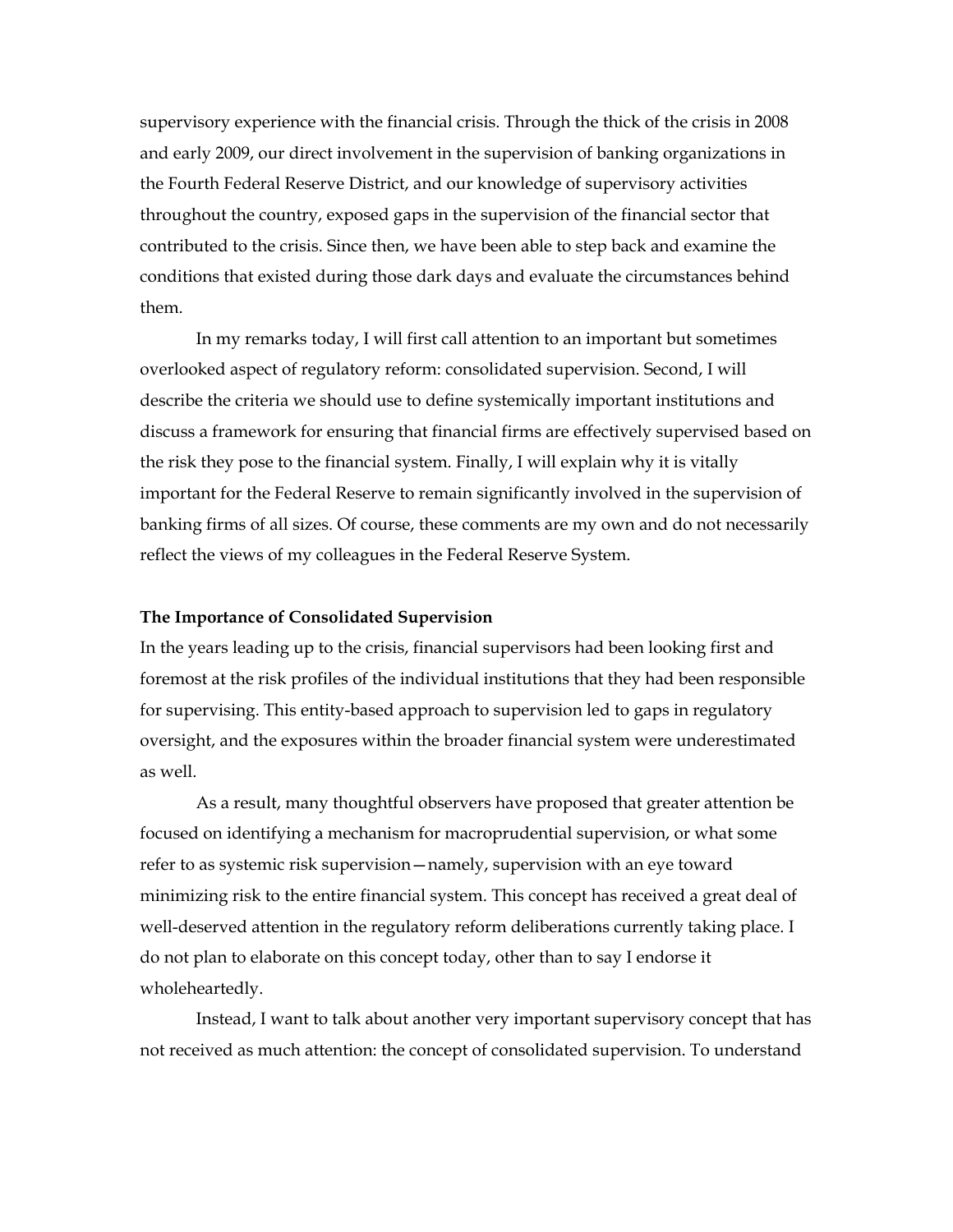why I want to call your attention to this issue, let me first describe the banking structure in my Federal Reserve District.

In the Fourth Federal Reserve District, we are fortunate to have financial firms that vary considerably in size and structure—from small, noncomplex community banks to large, moderately complex regional firms. Of the 244 bank holding companies in our District, four are among the largest 25 domestic bank holding companies in the country. While our largest bank holding companies are not likely to be considered systemically important in their own right, their degree of complexity and risk pose considerable supervisory challenges.

These supervisory challenges became quite apparent during the crisis. Despite their smaller size compared with those firms typically considered systemically important, these regional firms were engaged in complex activities that resulted in a higher level of risk both to themselves and to the broader financial system. These regional bank holding companies and their affiliates were supervised by multiple federal and state agencies. All of these functional regulators were focused on supervising the individual entities for which they were responsible—and rightfully so. However, this entity-based approach to supervision created gaps in the oversight of the consolidated enterprise. As the various supervisors focused on the risks originated and faced by the particular part of the company for which they were responsible, it was sometimes difficult for bank holding company supervisors to identify the aggregate risk in the enterprise, and to do so in a timely way.

For example, think about the liquidity required for a particular entity in a holding company versus the liquidity needs of the overall enterprise. A liquidity level that may appear adequate for the needs of a specific entity—the bank subsidiary, let's say—may not meet the needs of the consolidated organization. Within the corporate structure, both bank and nonbank entities require funding to remain active. Consolidated supervision would provide for the ability to identify the aggregate liquidity requirements and to develop a comprehensive supervisory plan that addresses the risks to the entire organization.

The Federal Reserve has already taken steps to sharpen our focus on enterprisewide risk supervision, but I support legislation that would remove some of the constraints we currently face to obtain information from, and address unsafe and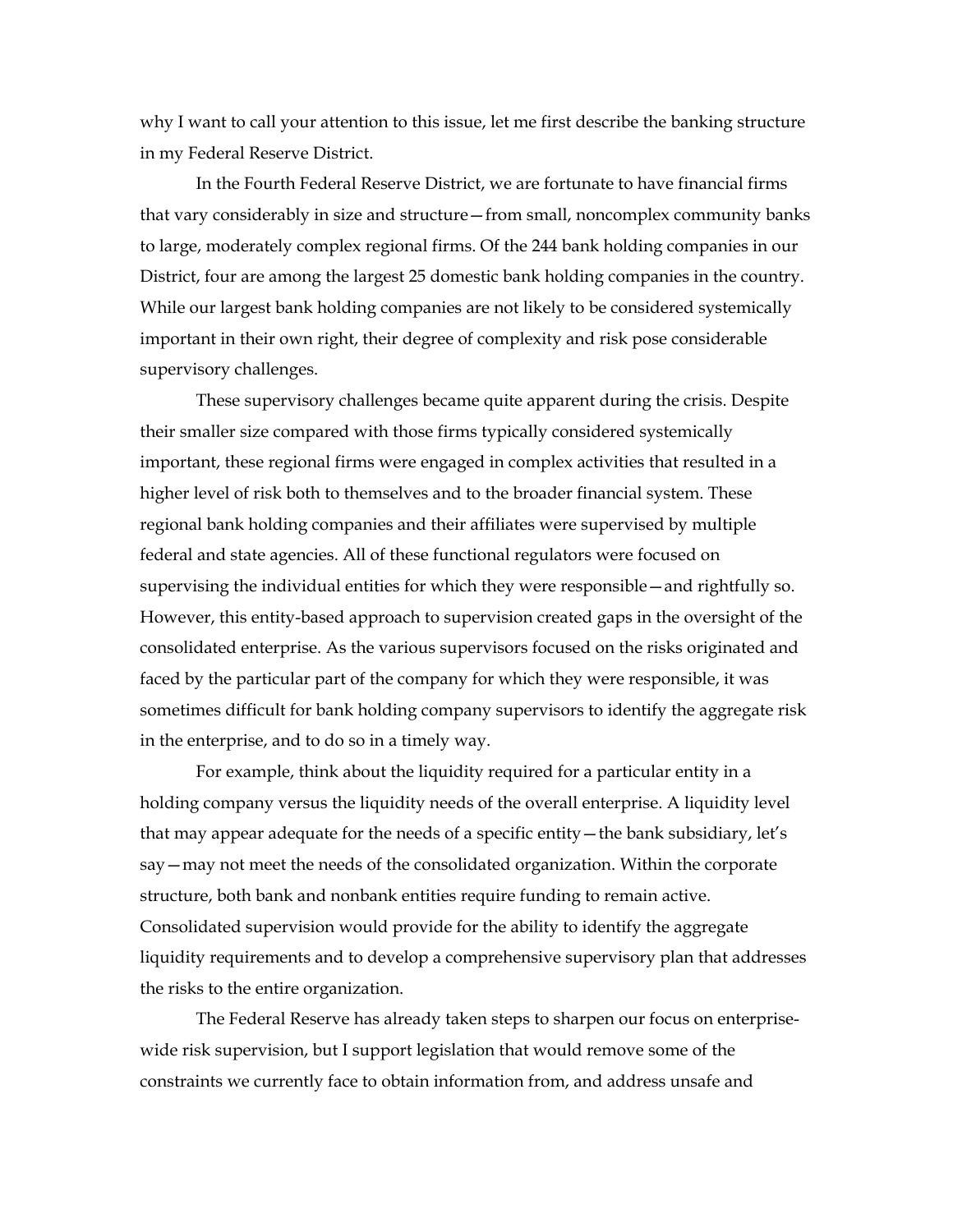unsound practices in, the subsidiaries of bank holding companies. In other words, we should move toward consolidated supervision to ensure that the aggregate risks of the entire firm are identified in a timely way and that appropriate supervisory action can be taken, regardless of where that risk originates in the organization. Without consolidated supervisory authority, oversight gaps will continue, making it difficult to identify crossentity risks within a bank holding company and to take appropriate action to mitigate those risks.

#### **Identifying Systemically Important Institutions**

In addition to learning firsthand the value of clear, consolidated supervisory authority, experience has also sharpened my thinking about the identification of systemically important firms. Let me be clear here about the goal: to put an end to the "too big to fail" problem. To achieve this goal, banking supervisors must be able to identify which firms are systemically important, and why. While the size of a specific financial firm is an important factor, it is only one of several factors that should be considered. Other important factors that need to be considered are contagion, correlation, concentration, and context—what we at the Federal Reserve Bank of Cleveland refer to as "The Four  $Cs''$ 

*Contagion* can be thought of as the "too interconnected to fail" problem. If an institution is connected to many other institutions and firms—through loans, deposits, and insurance contracts, for example—all of those firms may collapse if the first firm fails.

*Correlation* can be thought of as the "too many to let fail" problem. Institutions may engage in the same risky behavior as many other institutions, and the failure of one institution may result in the closure of all those institutions engaged in that same practice.

*Concentration* can be thought of as the "too dominant to fail" problem. In these situations, an institution has a market concentration sufficiently large that its failure could materially disrupt or lock up the market.

*Context* can be thought of as the "too much attention to fail" problem. Because of market conditions and other conditions that exist at the time, the closure of a particular institution may cause panic and result in the impairment of other firms.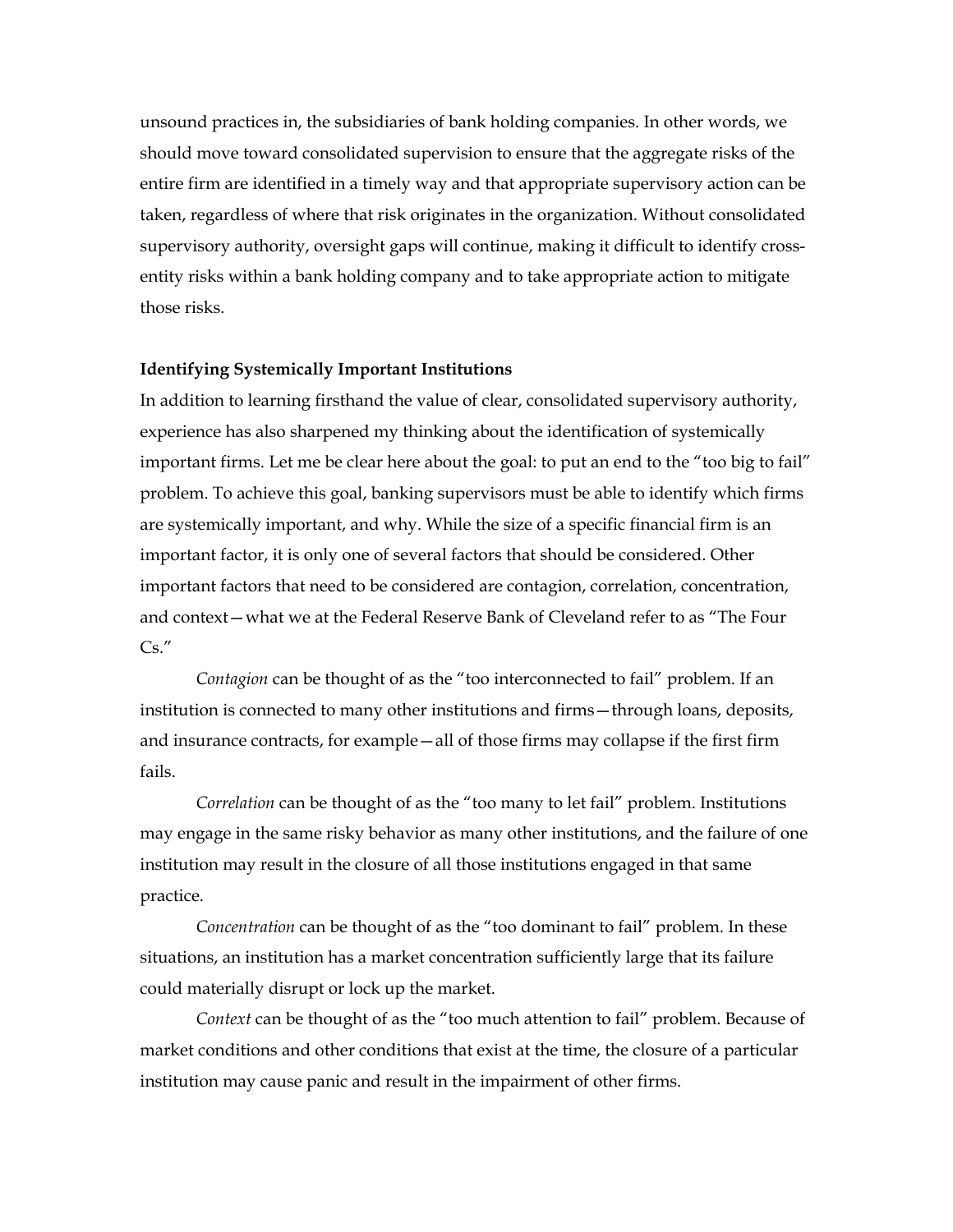Thinking about systemic importance in the context of these four factors results in a more reliable and comprehensive identification of firms that, in and of themselves, may be considered systemically important for reasons beyond just their size. Size is a necessary, but not sufficient, criterion upon which we should determine systemic importance. The Four Cs—contagion, correlation, concentration, and context—must also be considered.

### **Establishing a Framework of Tiered Parity**

When people discuss the composition of our financial industry, they often refer to just two categories—the large, highly complex firms generally referred to as "systemically important institutions" and "all others." But once we've identified those firms that are systemically important—based on their size and The Four Cs—we are left with an "all others" category that I find to be too simplistic and that requires further refinement. Let me explain why.

My experience suggests that there is a middle tier of financial firms that poses a greater risk to the financial system than community banks and thus requires a higher degree of supervisory attention. So I believe that a multi-tier approach to thinking about our financial industry is very useful, and I have proposed a three-tiered framework called *tiered parity* that would have categories labeled "systemically important," "moderately complex," and "noncomplex."

The fundamental principle behind this framework is that the regulations and the approach to supervision for each tier would correspond to the degree of risk posed to the financial system by the firms within each tier. While we currently make some distinctions between firms of different sizes and complexity in terms of how we supervise, one objective of my approach is to draw even sharper distinctions than we do today. In the new framework, differences in treatment between the tiers would be based on differences in risk and complexity. Another objective of this framework is to ensure that institutions within each tier would receive the same regulatory treatment and supervisory oversight, so my approach incorporates parity of treatment within each tier.

Any institution that is identified as systemically important would be subject to stricter supervisory requirements, such as capital and liquidity standards, as well as close supervision of its risk taking, risk management, and financial condition. In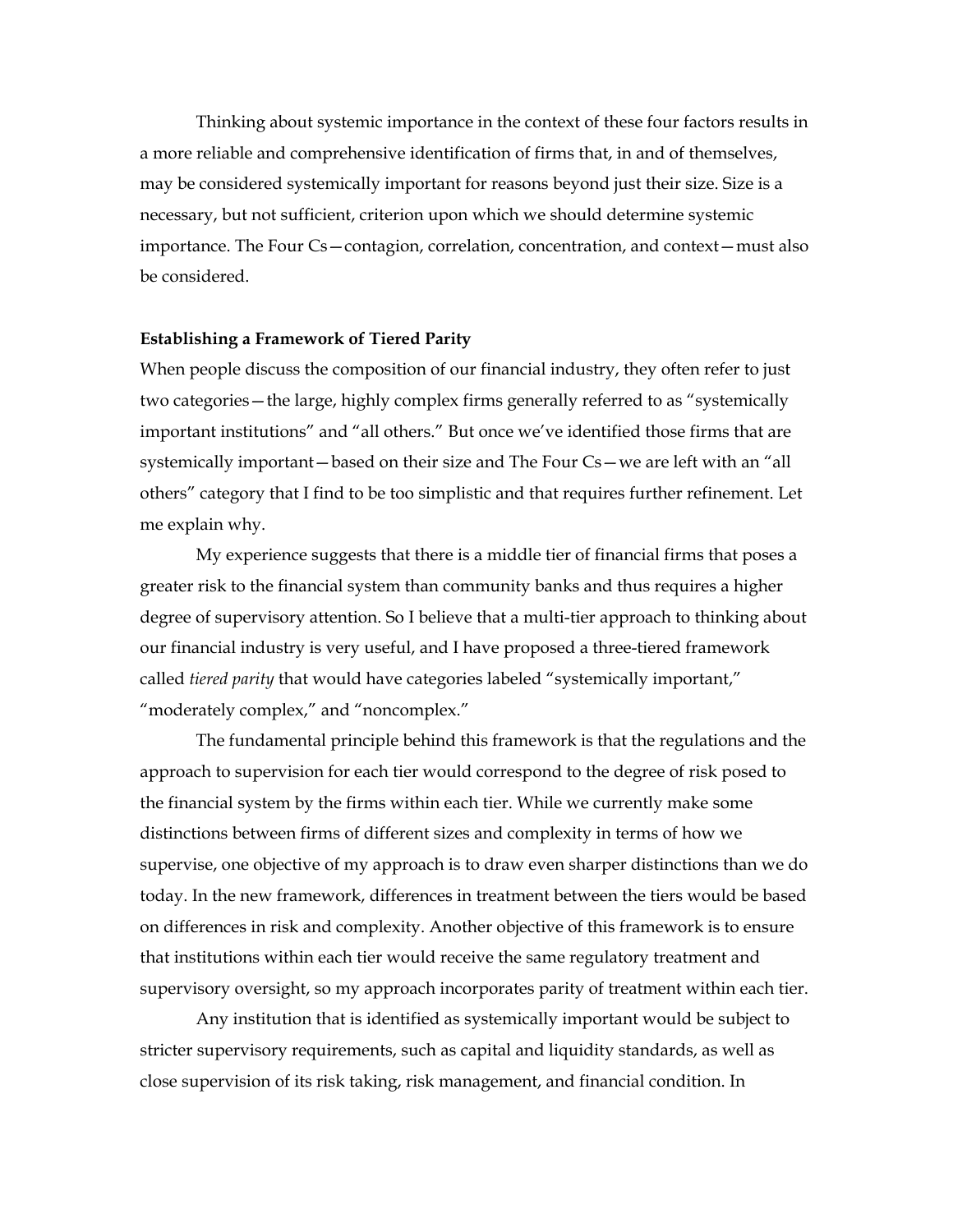addition, firms in this tier would be required to develop what some have called a "living will" that would provide for planned and orderly unwinding if necessary. The goal would be not only to limit the amount of risk these companies could pose to the financial system overall, but also to discourage the combination of size, complexity, and nature of operations that enabled them to become a systemic threat in the first place. All of these steps should help us to eliminate the specter of "too big to fail."

Firms in the first tier are systemically important by their very nature. Firms in the second tier—the moderately complex firms—can pose risk to the financial system under certain circumstances. In particular, a group of tier-two firms may exhibit common systemic risk characteristics, such as exposure to a specific type of risky asset that results in correlation among these firms, or together the firms may have a concentration in a particular activity.

Our supervisory approach to this group of moderately complex financial firms would be revised and customized to consider the risks they collectively pose to the financial system. Supervisors would conduct focused reviews of all the firms in this group at the same time to determine the degree of risk they pose and to ensure the consistent application of supervisory action, where warranted.

Last year's Supervisory Capital Assessment Program, or what some have referred to as the "large-bank stress tests," is an example of the successful application of this supervisory approach. In this process, firms with a common degree of risk were subjected to a unique supervisory approach that was considered appropriate for the degree of risk perceived at the time. What mattered most was not whether a firm was among the largest and most complex financial institutions, but whether it posed systemic risk under the circumstances. The review of incentive compensation practices currently being conducted on selected financial firms is another example of a practical application of this framework. Both of these examples illustrate that our supervisory approach has already been changing in response to identified risks.

The advantage of formally establishing the tiered parity framework is to identify the degrees of risk in financial firms before problems arise, and then to fashion regulations and supervisory approaches according to the risks posed by the institutions in each of the three tiers. Of course, the approach to supervision at any given time will need to be adapted to changes that occur in the economic and financial environment.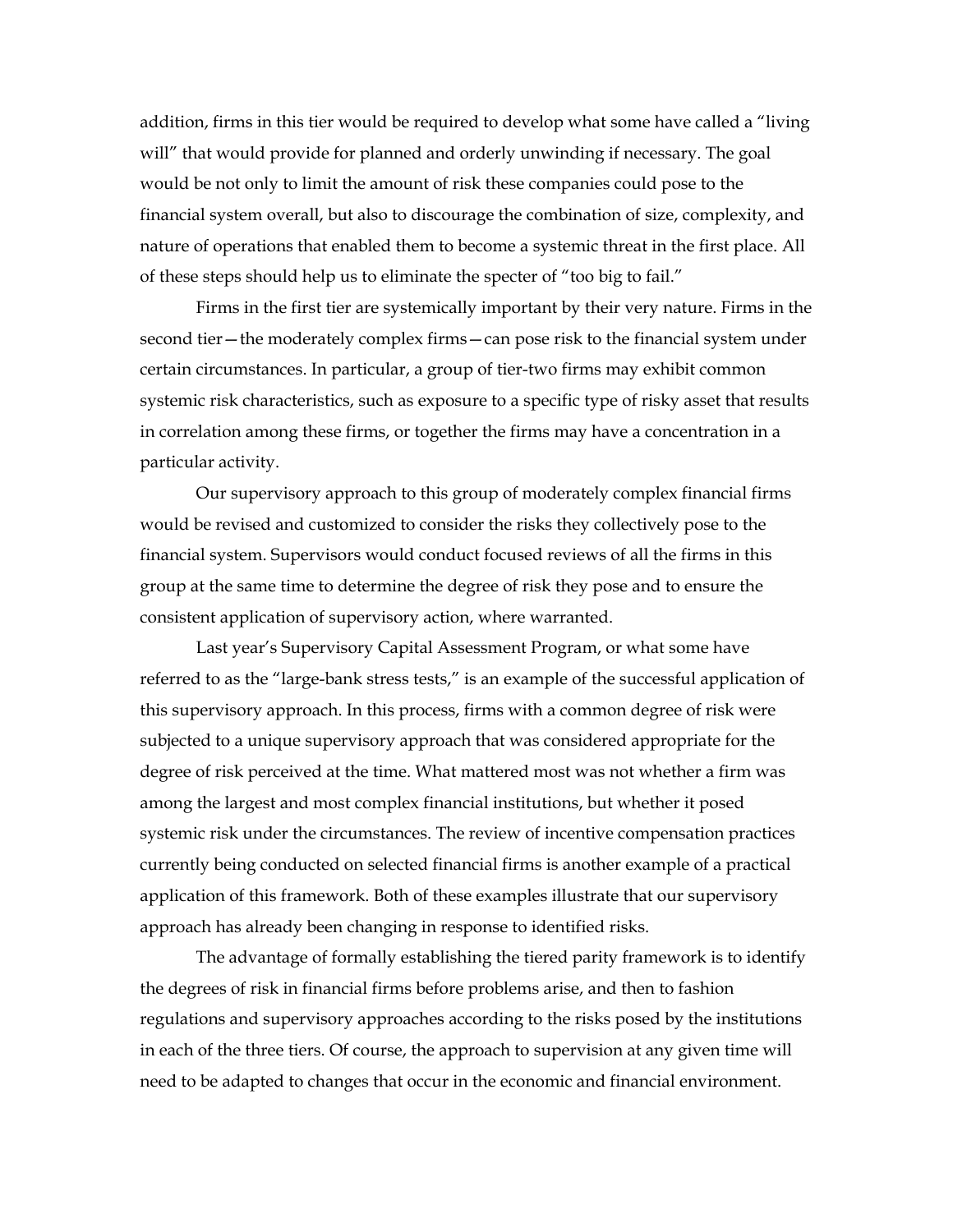The result will be a more refined, proactive, and effective approach to regulating and supervising our nation's financial firms.

#### **The Ongoing Role of the Federal Reserve**

I would now like to explain how my experiences during the crisis reinforce my view that the Federal Reserve should continue to supervise banking organizations of all sizes and should take on an expanded role in supervising systemically important financial institutions. Retaining our role in the supervision of banks of all sizes is vital. Our nation's banks serve an extremely diverse range of customers, industries, and geographies. Their health is critically important to the communities and regions they serve. During the peak periods of strains in financial markets, these institutions looked to their Federal Reserve Banks for liquidity. As banking supervisors, we had a firsthand understanding of the safety and soundness issues facing banking companies. This information was critical to us in our role as lender of last resort, as we understood the particular liquidity circumstances they faced. And as the central bank, we recognized the risks to the economy of credit markets seizing up. Our experience enabled us to respond quickly. We adapted our regular discount lending programs to create an auction facility, and we provided for longer lending terms and more collateral flexibility—not just for the largest and most complex banking organizations, but for all banking organizations.

In my Reserve Bank, the economists worked closely with banking supervisors and discount window lenders to pool information, assess situations, and make decisions. And I can tell you that the knowledge, expertise, and direct access to information that come from our supervision and lending responsibilities contributed to our effectiveness in monetary policy. During the darkest moments of the crisis, this knowledge, expertise, and direct access to information were critical and could not have been developed at a moment's notice. Even today, the intelligence I gather from my banking supervisors is extraordinarily useful to me as a monetary policymaker in helping to identify factors that may pose risks to my economic outlook.

In turn, I also find that the knowledge that the Federal Reserve has about the economy and financial markets enhances our effectiveness as a financial supervisor. This wide range of expertise also makes the Federal Reserve uniquely suited to supervise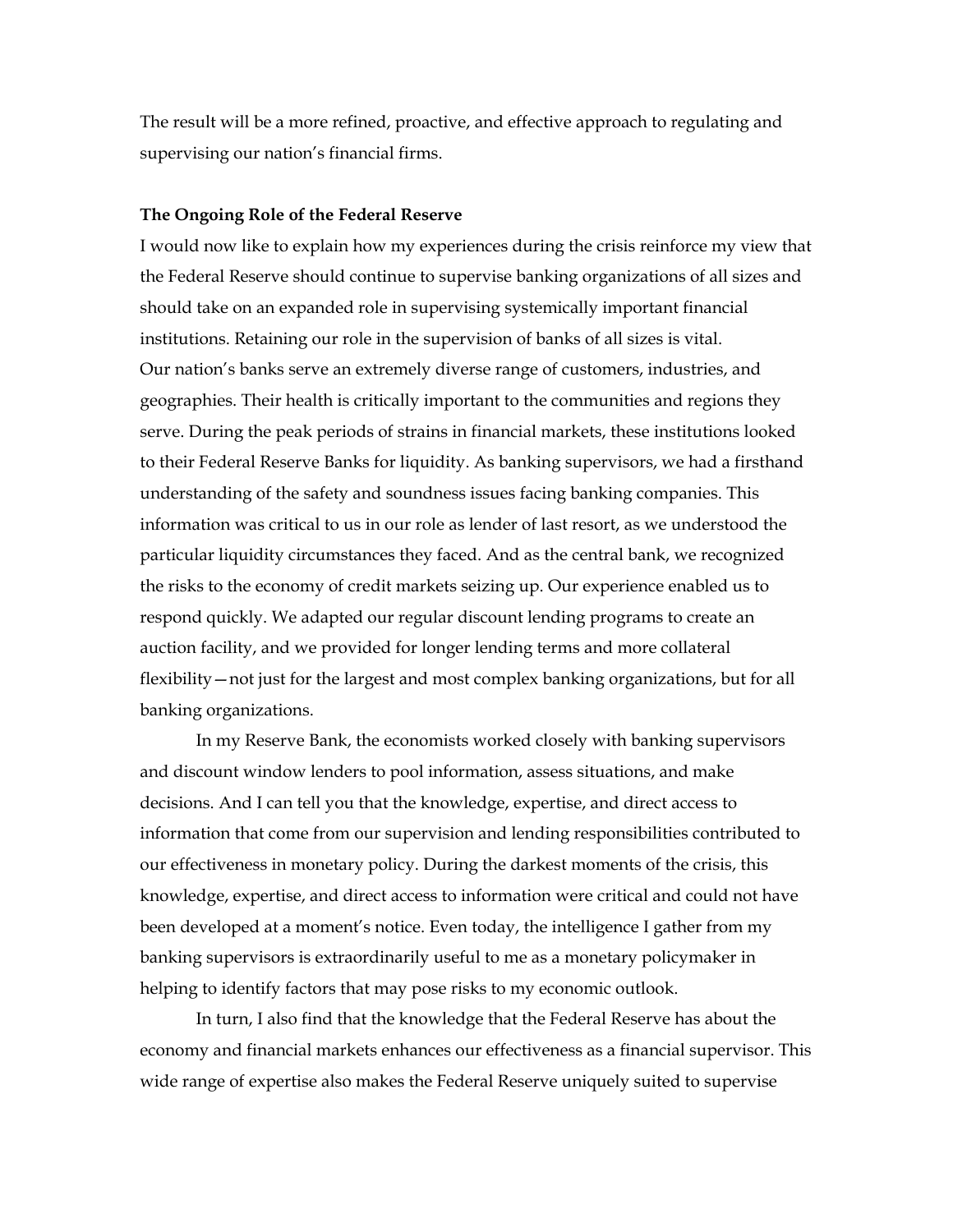large, complex financial organizations and to address risks to the stability of the financial system. No other agency has, or could easily develop, the degree and nature of expertise that the Federal Reserve brings to the supervision of banking organizations of all sizes and the identification and analysis of systemic risks.

## **Conclusion**

Financial reform is not a new idea—we have seen examples of it following crises, and we have seen reform proposals during periods of relative calm. This financial crisis has unfortunately provided us with compelling reasons to press on with the regulatory reform agenda. As we do so, let's act on our best understanding of economic theory and the results of solid research. But let's also act on the basis of what we have learned directly from our firsthand experiences.

Thank you very much, and I look forward to your questions.

# *Q&A*

**Q:** My name's Dave Kelly. I work on Dennis Kucinich's policy and issues. Could you explain to us how the Federal Reserve might have been at fault and what you've learned from the financial meltdown—what specific mistakes may have been made along the way? I didn't hear a lot of that.

**SP:** We recognize, first and foremost, the interconnectedness of the financial system, and that's why in my comments I [remarked] on the importance of identifying that interconnectedness and dealing with the risk across the financial system—that we had been very focused on individual institutions and the risks within an individual institution but failed to recognize that some of those risks were being repeated in many institutions. That's why this approach that I mentioned of having these horizontal reviews of institutions and the bank stress test was a good example of that. . . . The way we're structured now is that you have an individual set, a supervisory team, that looks at, and sometimes actually is housed within, an institution; but they don't have the benefit of seeing the activities of what's going on with other institutions. So with these horizontal reviews we're sending in teams of experts across institutions. In my district I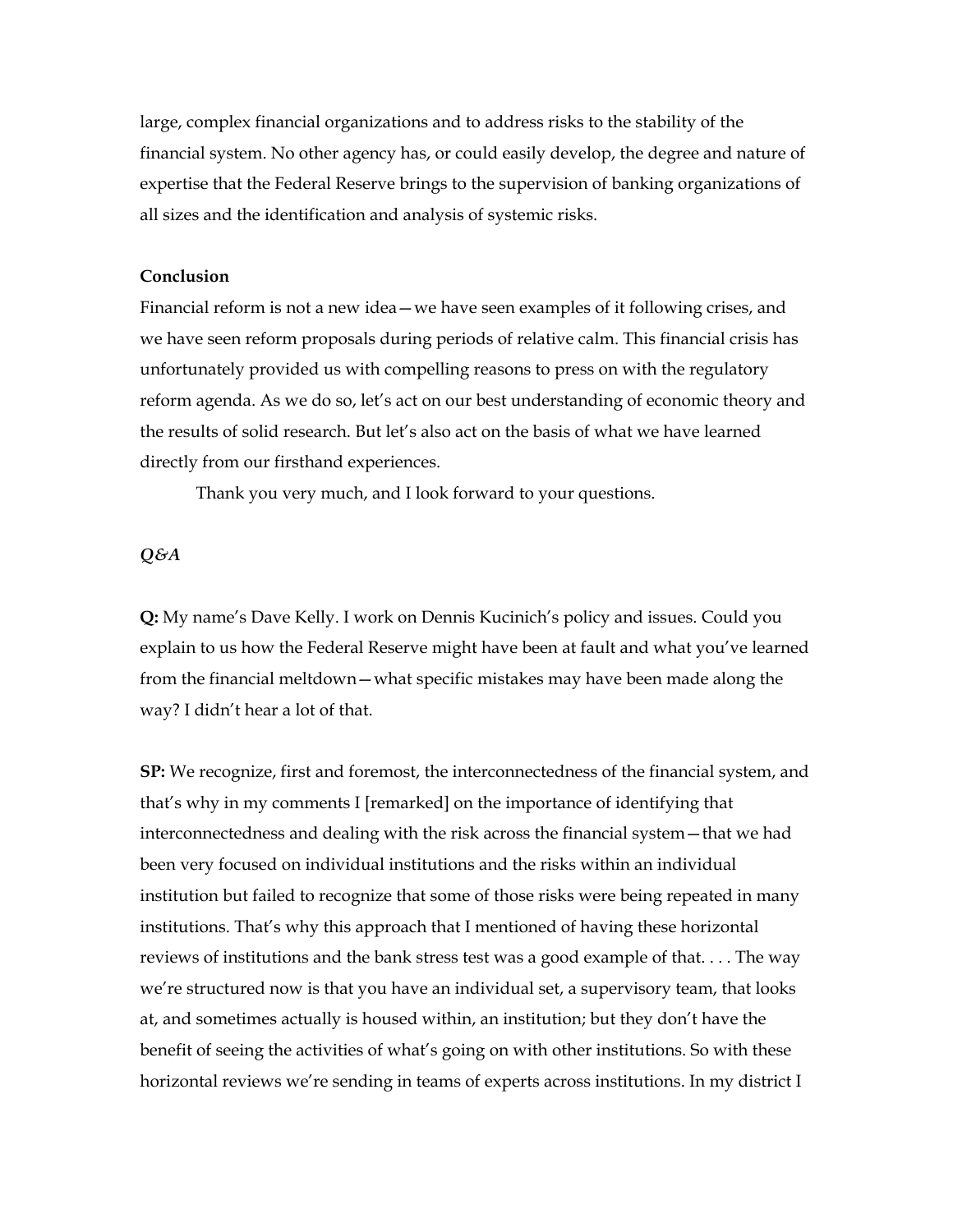mentioned the larger financial institutions. These teams of experts would go into each one of those, and not just be focused on the individual. So that will help us identify risks across the system. That's an important lesson learned in this process. . . .

I mentioned this too-big-to-fail issue, which absolutely has to be dealt with, . . . and so setting up a systemic risk or macroprudential supervisor that can be effectively supervising these more complex institutions—and I've laid out a framework for how we could identify those institutions—is another important lesson learned in this process, [that of] having the resolution authority in place to deal with these nonbank financial institutions that are systemically important.

So those are a couple of lessons learned.

**Q:** Nick Perna from Yale. Why is it so politically difficult to consolidate the regulators? We've got the Federal Reserve, the OCC, the OTS, plus all the state regulators—and that's just for the banking system. It's hard for me to think that the OTS and the OCC have big constituencies in Congress. Do you care to comment on it? Because it seems to me that that's a complement to your consolidated regulation of entities.

**SP:** I can't comment on why Congress finds it difficult. I can't put myself in their shoes. But my comment around consolidated supervision was not to say that we need only one regulator in an entity, because in an entity like even these regional banking firms that we supervise, they do have affiliates that are nonbanking; they do some investment banking, they do venture capital. So it's fine to have functional supervisors of those activities, where they have more expertise; but my consolidated supervisory approach would provide—and the Federal Reserve is the umbrella supervisor for bank holding companies currently—more authority to act over the whole enterprise than we currently have. We currently rely on information from those functional regulators, and we do then also rely on enforcement of the action that we believe an institution should take by those individual regulators. There's a lot of negotiation that often goes on among the regulators when you're supervising a bank holding company, and having clearer authority to work with the functional regulator would make this consolidated supervision approach more effective.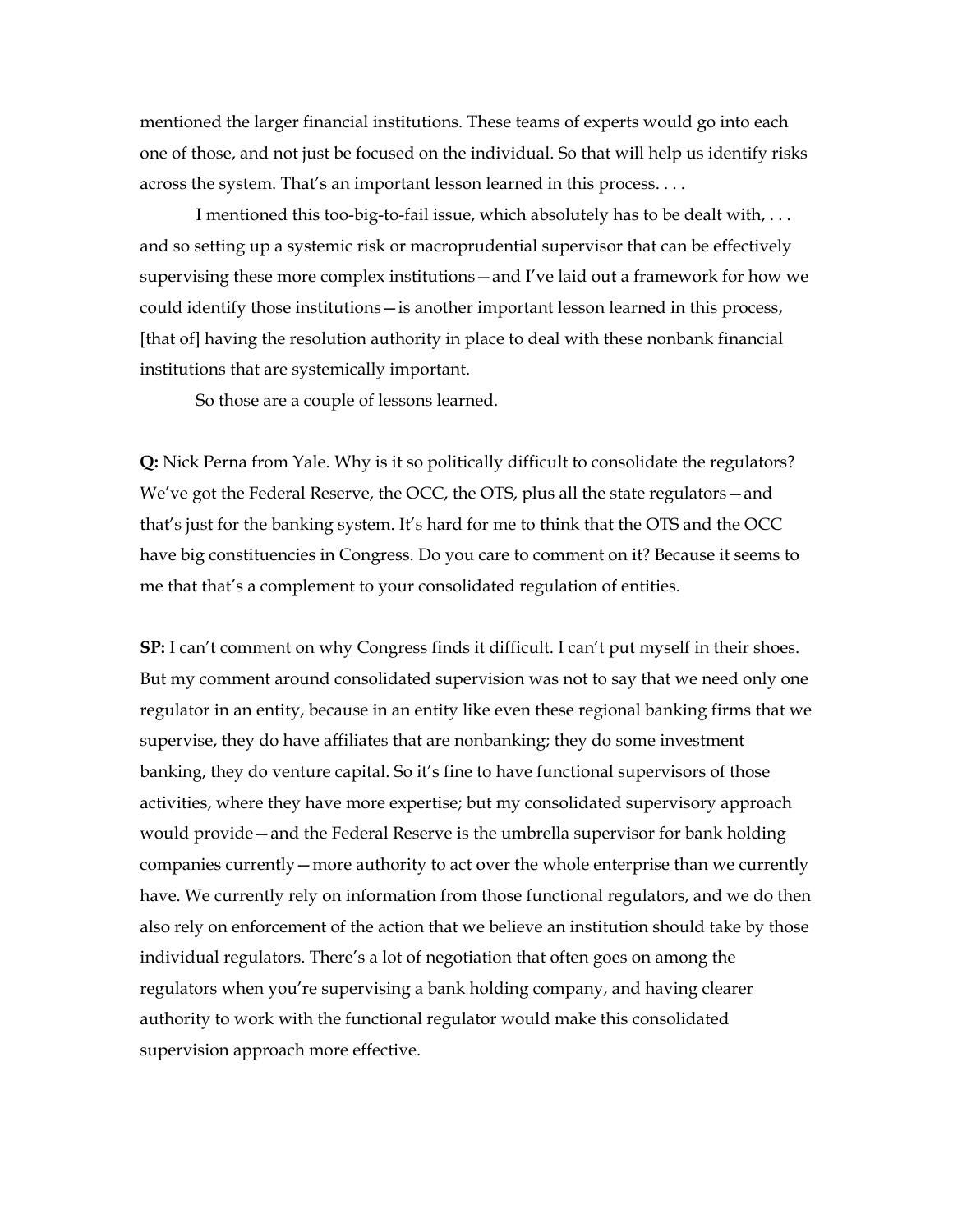The current structure of many regulators is not what I was trying to achieve with my consolidated supervisor approach. It was more [about] making sure that the appropriate regulator has the authority to take the enforcement action that's necessary. We have a dual banking system in this country [that] has served us well, and so you need a regulatory structure to meet the structure of the banking industry that we have.

**Q:** Ann Lee from New York University. Why even bother having three tiers? Why not just make them all simple institutions, and you would eliminate this problem. From what I understand, most of the supervisors missed this, because the large institutions just simply had too complex balance sheets, and even if you had more supervision, they might still not catch all these problems. So if you want to get rid of too-big-to-fail, then just break them up now.

**SP:** We have a complex financial industry to meet the complex financial needs of the type of economy we have, so we need to be careful to not overregulate and remove market discipline from this situation.

You can be very prescriptive on regulations, and regulations are static. But businesses are dynamic, and we've learned over the years that when you put in place very strict regulatory requirements, individual institutions or individuals figure out a way around those requirements. It's not as simple as just [setting] up a set of standards that everyone has to meet, because when you do that, individuals will figure out a way around it. So you do need a flexible supervisory approach, a more flexible supervisory approach.

Having said that, you don't want the same requirements, perhaps—capital requirements, liquidity requirements, concentration requirements—for these very large institutions as well as these small community banks. We have thousands of community banks throughout this country, and they meet the needs of the communities they serve—small businesses, and consumers. So if you would place the same supervisory requirements on those very small institutions, the regulatory burden [would be too] great, and they don't require those types of supervisory requirements. That's why I'm proposing a more flexible, tiered approach to supervising these institutions, and the supervisory requirements within those tiers would be based on the risks that those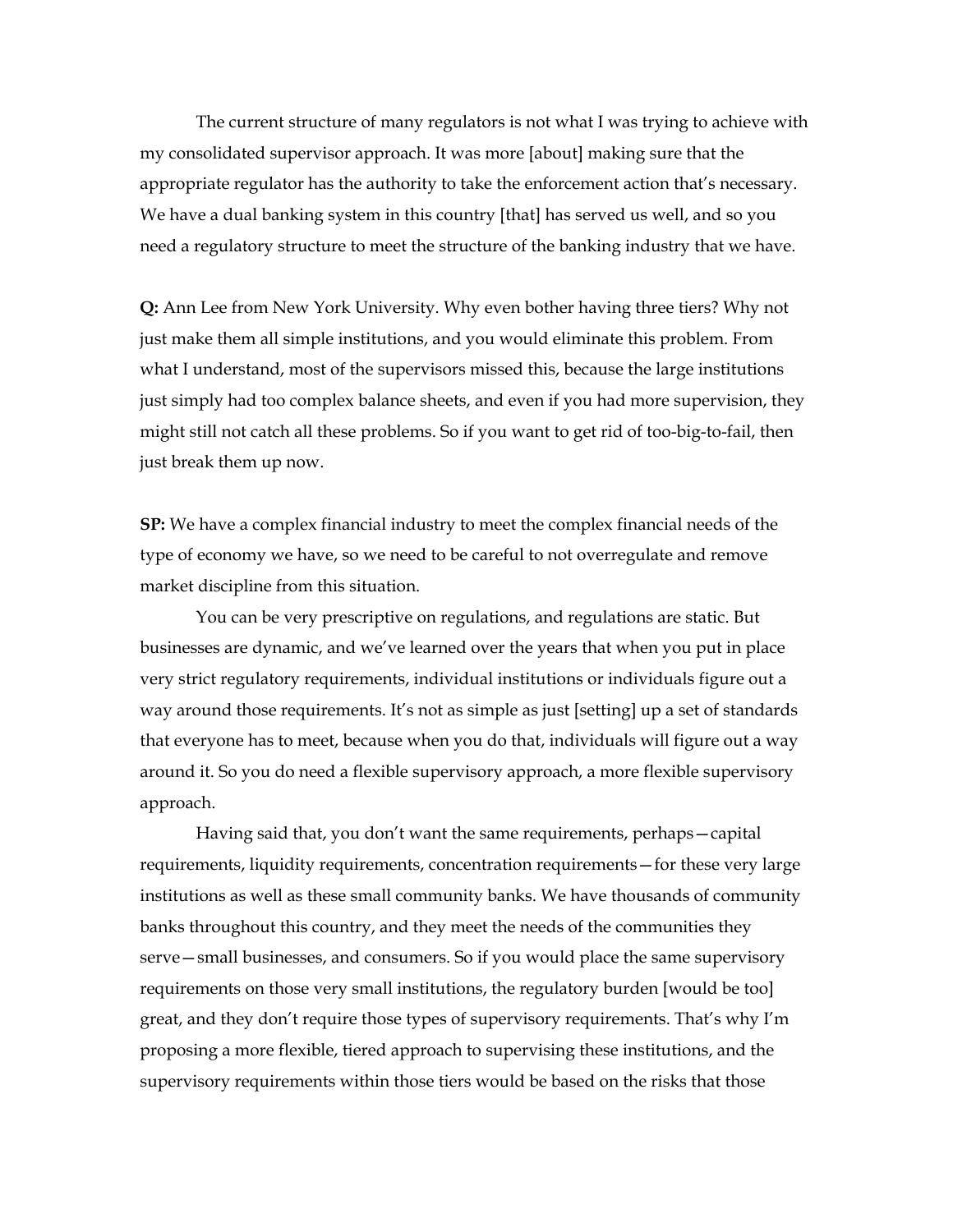institutions pose on the financial system. We need to be careful to not create a structure that is so rigid that individuals will figure out how to get around.

**Q:** Yildiray Yildirim, from Syracuse University. You mentioned consolidated supervision. I agree with that statement, and I'd call it consolidated risk management, which is [approaching it] from the bottom up, basically. And all these things, the four Cs that [you] mentioned, bits and pieces of those are really in Basel II also. So do you think that if we had already implemented Basel II [we] could have prevented us being in this crisis?

**SP:** There are a lot of issues. I don't want to speculate on what would have been if something else had been in place. I think this crisis does provide us an opportunity to learn from what happened and to move ahead with some of these more global efforts to address supervisory approaches.

We obviously had some challenges in agreeing on some of those issues, and hopefully this crisis, which ended up being a global financial crisis, will bring us back to the table to look at some of these issues. As a Reserve Bank president, I'm not involved in those conversations and those negotiations, so I can't speak to some of those specific issues. I'm just hopeful that, just as I've been saying here today, that this crisis has provided us a lot of lessons, and we can build on those lessons as we move forward not only in developing a regulatory reform package for our own country, but also [in looking] at these issues on a more global basis.

**Q:** My name's Bruce Sansom. I'm with a company in Edmonton, Alberta, called Global Wealth Builders. I'm sort of where the rubber hits the road, you might say. We do portfolio management work.

I have to tell you that we outside of your country who are looking at what's going on find it really quite frustrating, because we're now entering almost two full years since the debacle, and there seem to be no changes occurring to stop a repeat. From what we've read in the media and so forth, it appears as though the bank lobby is sufficiently strong to avoid [your] taking any real bitter pills to deal with the issues. I know that the typical investor out there who's buying stocks and bonds has lost his trust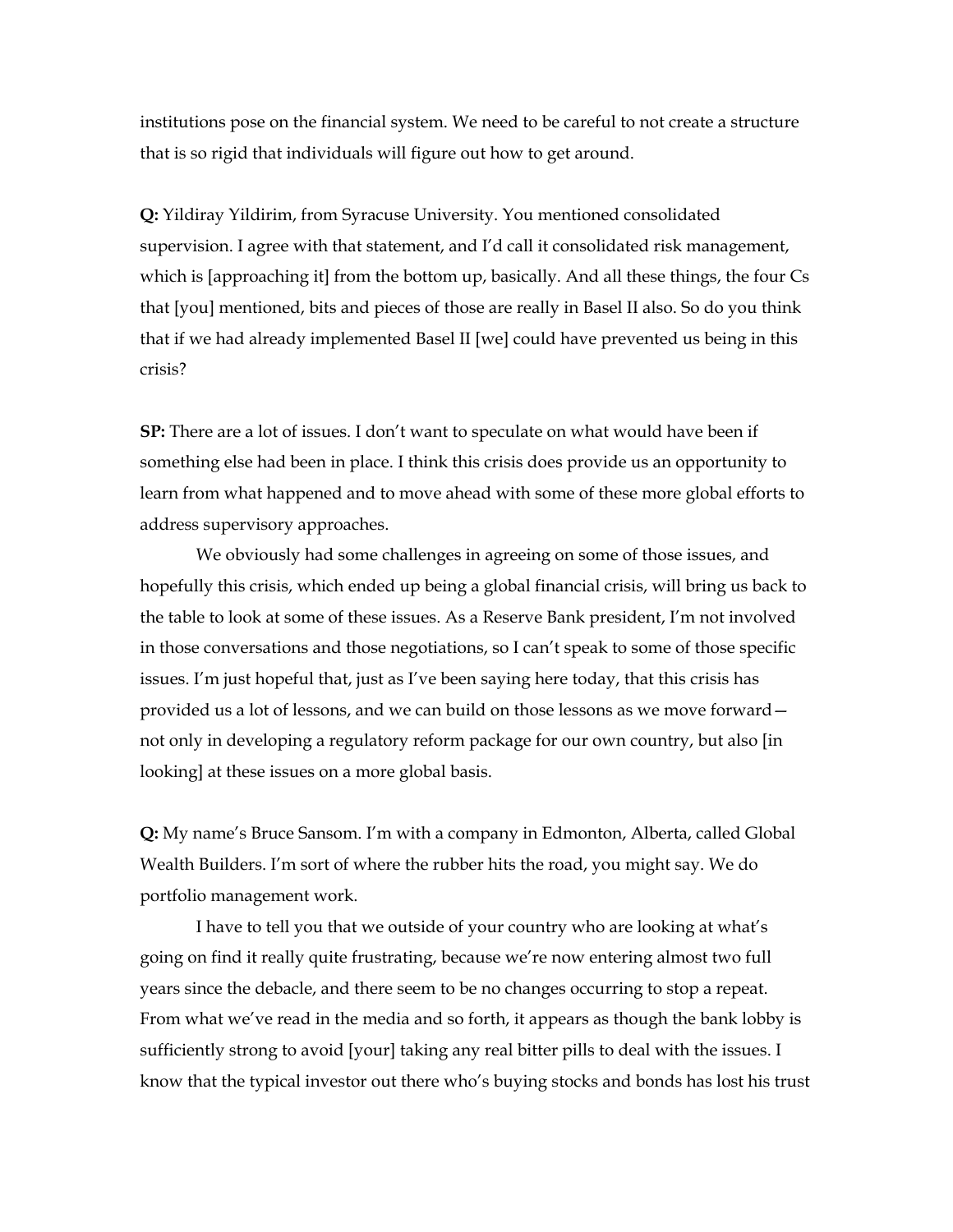in the system. They're killing the goose. I guess I'm making a statement more than a question.

But what I wanted to ask you was, what about the hedge funds and the speculation that still continues on, for example, in the commodity markets? I think unquestionably you know the price of copper and zinc and nickel are now the focus of the hedge funds and the investment banks in the commodities markets, which don't appear to be set up to handle the volumes of money that's being concentrated there. I'm not too sure it isn't pure manipulation, because it was only about 18 months ago we were paying in Canada six dollars a gallon for gas. We found out subsequently that it was manipulation, but there's been no change to the rules or the margin requirements. A little frustration from somebody that's investing money. . . .

**SP:** Again, I'm not a supervisor of some of the entities that you're referring to. I will say that the conversation and the reform proposals that have been put forth by various entities—Dimitri mentioned many of them—do recognize that this is not just a banking issue, and that this reform has to be broader, so that recognition and that learning [have] taken place.

Your comment about its taking a while leads me back to some of the comments I was making. It's important that we understand what we're trying to reform more fully before we put into place broad reforms, because we've learned from past experience that when you put into place very broad reforms hastily, you don't necessarily address the problems that you're trying to address, and often you spend years unwinding those reforms because you recognize that they were the wrong reforms to make. So taking some time to understand what we're trying to reform, I think, is useful. Having said that, I understand that we also need to make sure that we have a healthy financial system, and that we not cause or allow further crises and concerns to take place.

**Q:** I have a question and a quick comment. In your proposed consolidated supervision, do you also propose to supervise off-balance-sheet activities, or even better, forbid them? Because securitization and derivatives, these are things that contributed to the current crisis, and they're largely off balance sheet.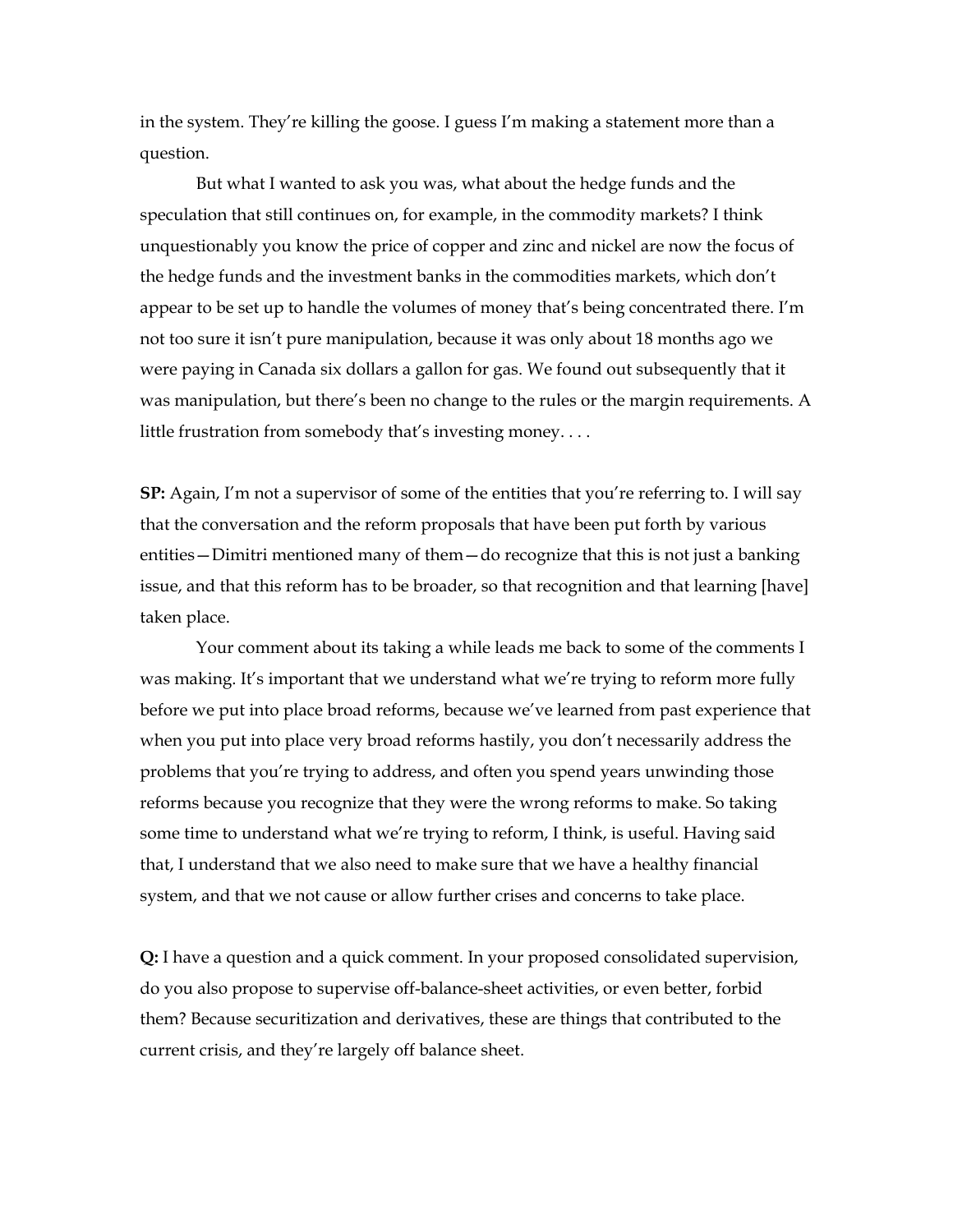My comment is that, even if the Fed is in the position to supervise and regulate the financial system, the question is whether it has the willingness to do so, because it had all the powers prior to this crisis, and many things could have been prevented had it used its powers. So the question is whether the Fed has the willingness to regulate the financial system. Thank you.

**SP:** Your first question, about off-balance-sheet [activities—and I'm speaking from the banking perspective—a lot of those activities, as a result of what has occurred in this crisis, . . . have had to be brought back on balance sheet. So, yes, that was a lesson learned for us—that, as supervisors, we were focusing on the balance sheet of the bank holding companies and the entities we were supervising, and we needed to recognize some of the risks that were taking place off balance sheet.

Your comment about the Federal Reserve taking on more supervisory responsibility, or do we have the will to perform the supervisory role, my answer is absolutely yes, we do. You say that we had the authority and we didn't use it. Many of the causes of what occurred, that brought on the financial crisis and that rippled throughout the financial markets, were taking place in the so-called "shadow banking" world, and we did not have authority over that world. So stepping back as supervisors and recognizing that there was activity off balance sheet for banks, that there was this shadow banking industry evolving, that's a lesson learned, and we need to focus on it.

[Regarding your] comments about the bank holding companies that we did have authority, as the bank holding company supervisor, to address, there are limitations to what we can do even within that bank holding company structure as the umbrella supervisor. So I'm recommending more authority to serve as the consolidated supervisor within this umbrella banking supervisor concept that's currently in place.

**Q:** My name is Robert Prasch. I teach economics up at Middlebury College in Vermont. My question is this: all of us in the room, I'm sure, have read all the various proposals kicking around the Senate and Congress, [or learned about them in] the media and so forth, and from listening to your comments today also. One of the concerns I have is that the Federal Reserve itself, at least from what I can tell, hasn't taken much public responsibility for what has occurred. The mandate of 1913 that you described before is to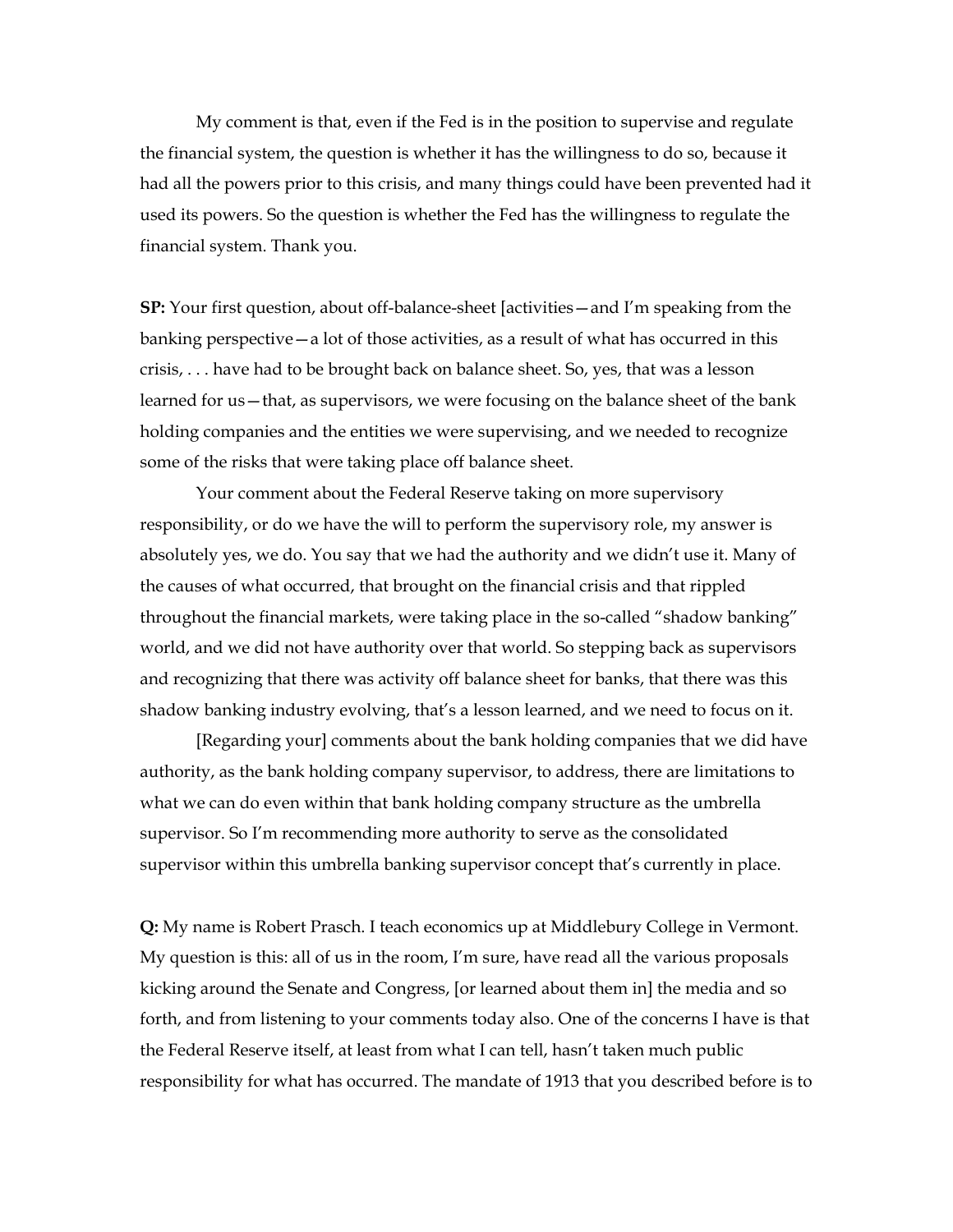stabilize our financial system, and that didn't happen. In fact, the failure was . . . a *catastrophic* failure. At the same time, the Fed would like to retain its independence, yet transparency disappeared the moment the crisis started, and there doesn't seem to be any accountability in a sense. I don't see dozens of senior supervisors who have resigned, or taken prolonged leaves, or whatever, on account of this. And I'm not trying to be rude here, but as a citizen of the nation and echoing a little bit the gentleman from Alberta, there's a frustration here. It's like, where's the accountability here?

**SP:** Let me start with the supervisory comment. The institutions that we supervised and I can speak from my perspective—I mentioned some lessons learned from that process. But a lot of the institutions that we needed to step in to assist during the crisis, such as Fannie and Freddie, Bear Stearns, and AIG, were not institutions that we had supervisory authority over. So that's an issue that I would like to comment on.

In response to [your comment that] we have responsibility, a mandate for financial stability, as we saw the financial markets freeze up—again, not because of institutions that we supervise—we stepped in immediately and did unprecedented things. We used our emergency authority not only to assist in preventing failures of some systemically important institutions; but we [also] created facilities to get credit moving, to get credit markets working again, such as providing a facility for the money market funds where the commercial paper market had completely dried up and would have caused an even worse disaster than we were facing. We created liquidity facilities for banks; we created facilities for other types of credit markets. So I believe we took actions to stabilize the financial markets as we saw markets freezing up.

From a monetary policy perspective, again, we were very aggressive. We brought interest rates down to historic low levels, where they are today—essentially, zero. In addition, again, we took some unprecedented actions to expand our balance sheet to make sure we were providing the credit that was needed in the economy through our purchases of mortgage-backed securities and purchasing government agency debt. Those were all unusual, unprecedented, and historic steps that the central bank took to address the financial crisis that we were facing. I do believe that if we had not taken those types of actions that we might have seen a second Depression.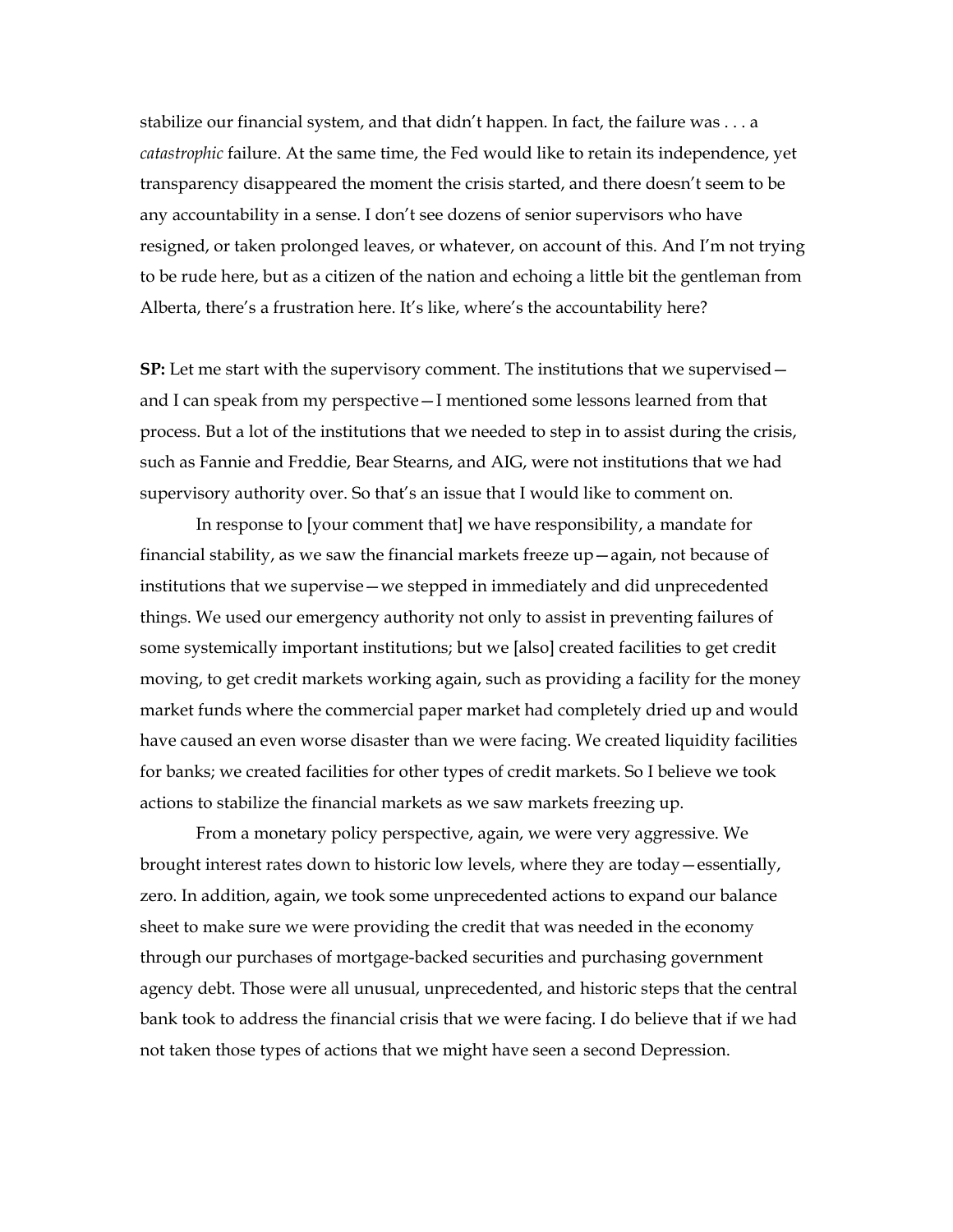**Q:** My name is Bert Ely. I'm a banking consultant down in Washington. You're living in a city that's just a few miles south of the border of a country that has actually come through the financial crisis quite well, and whose five large banks, in particular, have done very well. Of course, obviously I'm referring to Canada. My question for you is, what lessons can we learn from Canada?

I have two specific questions in that regard: first of all, Canada has consolidated banking supervision in what they call OSFI, the Office of, I believe it's called, Superintendent of Financial Institutions, which is independent of the central bank. Second of all, they don't have a holding company structure for their banking companies the way we do in the United States.

I was at a conference last week where a couple of folks from Canada were there, and they made the argument that their structure of their banking companies is better because the traditional retail banking aspect of the company is kind of on top, and therefore the supervisors who are looking at the retail side of the bank and deposit relationships and so forth are well positioned to also monitor other activities within the bank, such as investment banking activities.

I'd be interested in what your thoughts are, number one, about Canada and how it supervises its large financial institutions; and number two, has the time possibly arrived when we ought to simplify the structure of banking companies in this country by collapsing the holding company structure down into the chartered bank?

**SP:** Your comments about Canada are interesting, but we always have to remember . . . that [the United States is] the world's largest economy, and we do have a more complex financial structure. We have more than 8,000 banks in our country; Canada, as you mentioned, has five large banks and some smaller thrift types of institutions, I believe. You know that structure better—you're nodding. But we have a more complex banking and financial structure, [and] we shouldn't just focus on banking. It's a much more complex financial structure. Therefore, we can always learn from other countries and how they regulate and supervise their financial institutions, but it's very difficult to find a country that has a structure that's similar to ours. So what works in a smaller economy in a country where it's less complex is not as easily transferrable to an economy the size of ours that has financial institutions that are world players, that are playing on the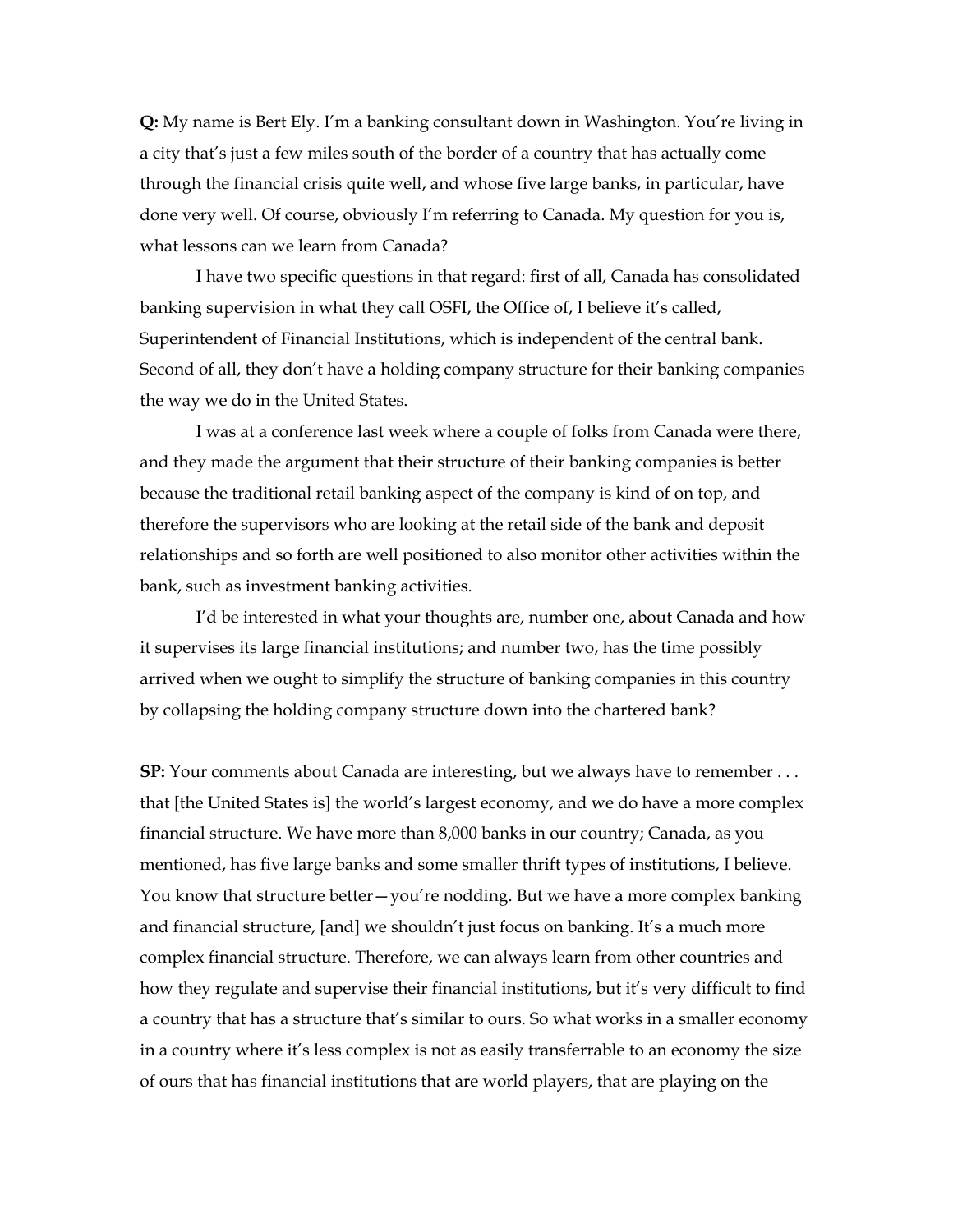global markets. So that's one reaction. We can always learn and look at [other financial systems], and we are studying various proposals; but we have such a more complex financial system than even a country like Canada.

Your comment about changing the structure of banks: you know, this complex system of banking and finance has worked for our economy. You can say that this financial crisis showed us that it may have become too complex in some institutions; but in terms of our banking institutions, I don't think that this crisis showed me where we needed a change in charters or the structure of these organizations.

**Q:** I have a two-part question regarding your tiering of the regulatory system and how transparent that would be, specifically, whether you have concerns about those classifications setting off a few of your Cs—specifically, contagion or correlation—and also how you would deal with banks moving between those categories, because they went from being safe to innovating or offering increasingly risky financial products.

**SP:** I don't see problems with moving financial institutions into various categories, because . . . the reasons for some of these institutions being in that middle tier might change as circumstances change. We're going to have the same set of issues if we use what I'm currently hearing in some of these proposals that are out there, [the categories] of systemically important, and then all others. There are going to be, in the various proposals there are, either councils set up or . . . the Federal Reserve would be the systemic risk supervisor. But in the proposals that are both in the House bill and the Senate bill right now, there is a council that would determine the criteria for where a bank falls—whether an institution becomes systemically important. And it may be that it doesn't mean that once you are determined to be systemically important you are always going to be systemically important; [nor does it] mean that others can't be added. So the important part of this is setting the criteria, and then determining who meets that criteria.

I'm saying that we also need that type of look at this middle tier, where there are going to be some circumstances where these institutions could, as a group, pose a risk to the entire financial system. So making sure that we're looking at risks *across* these